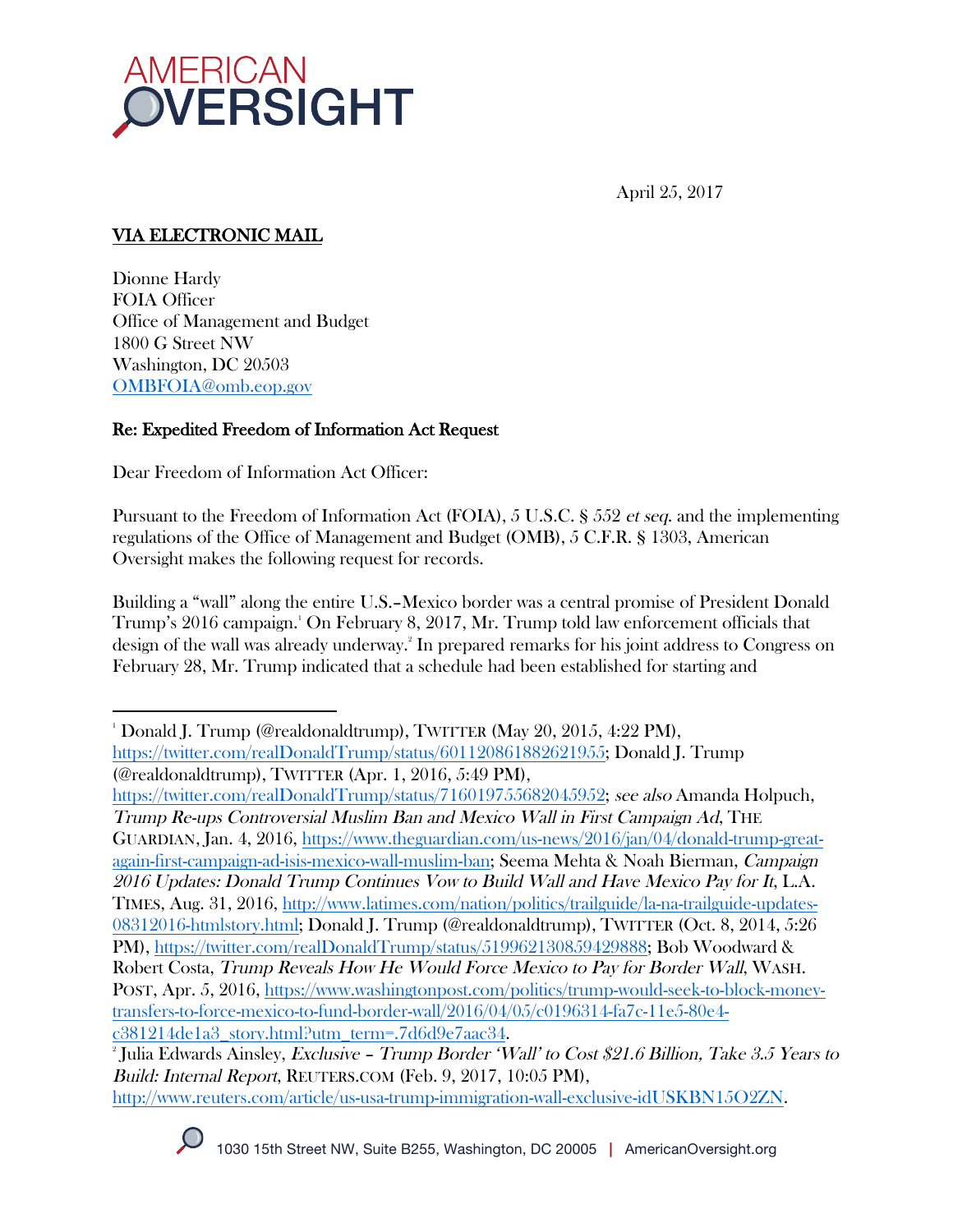completing the wall, and stated, "We will soon begin the construction of a great wall along our southern border. It will be started ahead of schedule and, when finished, it will be a very effective weapon against drugs and crime."3 Despite repeatedly pledging that he would make Mexico pay for the wall, it appears American taxpayers will be footing the bill for the construction.<sup>4</sup> Moreover, Mr. Trump has evidenced a lack of familiarity with U.S. procurement laws as well as a propensity for inside deals with his friends in the construction industry.5 Mr. Trump has insisted that he will be personally involved in the wall's "design and negotiations" to ensure it comes in under budget.6

As Congress prepares to consider a spending bill required to avoid a government shutdown, media reports indicate that OMB Director Mick Mulvaney has made funding for the wall "a top demand" since the massive infrastructure project is "one of [Mr. Trump's] highest priorities."7 In response to reports of conflicts between Congress and the Trump administration over funding the wall in this manner, 8 Mr. Mulvaney said in a televised interview, "It should surprise no one, in fact I know it doesn't surprise anyone that the actual, physical southern wall is a priority, a top priority for this

 $\degree$  Donald J. Trump (@realdonaldtrump), TWITTER (Feb. 11, 2017, 9:18 AM), https://twitter.com/realdonaldtrump/status/830405706255912960; Donald J. Trump (@realdonaldtrump), TWITTER (Feb. 11, 2017, 9:24 AM),

 3 Donald Trump's Congress Speech, CNN.COM (Mar. 1, 2017, 12:54 AM), http://www.cnn.com/2017/02/28/politics/donald-trump-speech-transcript-full-text/. 4

<sup>&</sup>lt;sup>4</sup> Stuart Anderson, *Now Americans, Not Mexico, Would Pay for the Wall?*, FORBES.COM (Jan. 26, 2017, 9:04 PM), https://www.forbes.com/sites/stuartanderson/2017/01/26/now-americans-notmexico-would-pay-for-the-wall/#177fa9126c48; Scott Horsley, Trump's Suggested Import Tax Would Mean Americans Pay for That Wall, NPR, Jan. 26, 2017,

http://www.npr.org/2017/01/26/511861462/trumps-suggested-import-tax-would-mean-americanspay-for-that-wall. 5

 $^8$ Blake Schmidt & Jonathan Levin, *Miami Billionaire Perez Rejects His Friend Trump's Wall* Overture, BLOOMBERG, Jan. 31, 2017, https://www.bloomberg.com/news/articles/2017-01- 31/miami-billionaire-perez-rejects-his-friend-trump-s-wall-overture ("[Jorge] Perez, a billionaire who has built Trump-branded towers in South Florida, said the president e-mailed him after the inauguration with plans for the wall and asked if he'd be interested in working on it."). 6

https://twitter.com/realdonaldtrump/status/830407172747988992.

<sup>7</sup> Andrew Taylor, President Trump's Budget Chief Says Spending Bill Must Have Border Wall Funding, TIME, Apr. 20, 2017, http://time.com/4749678/mick-mulvaney-budget-border-wallfunding-government-shutdown/.

<sup>&</sup>lt;sup>8</sup> Jim Acosta & Theodore Schleifer, *Mulvaney Says No Shutdown, Even with Border Ask*, CNN (Apr. 21, 2017, 2:26 PM), http://www.cnn.com/2017/04/21/politics/mick-mulvaney-border-wall/;

Richard Cowan & David Morgan, Trump Republicans Face Tricky Task of Averting U.S. Government Shutdown, REUTERS (Apr. 21, 2017, 9:12 AM), http://www.reuters.com/article/us-

usa-budget-idUSKBN17N1LK; Jennifer Jacobs, White House Orders Agencies Prepare for Potential Government Shutdown, BLOOMBERG (Apr. 21, 2017, 1:01 PM),

https://www.bloomberg.com/politics/articles/2017-04-21/trump-confident-government-to-avoidshutdown-as-agencies-prepare.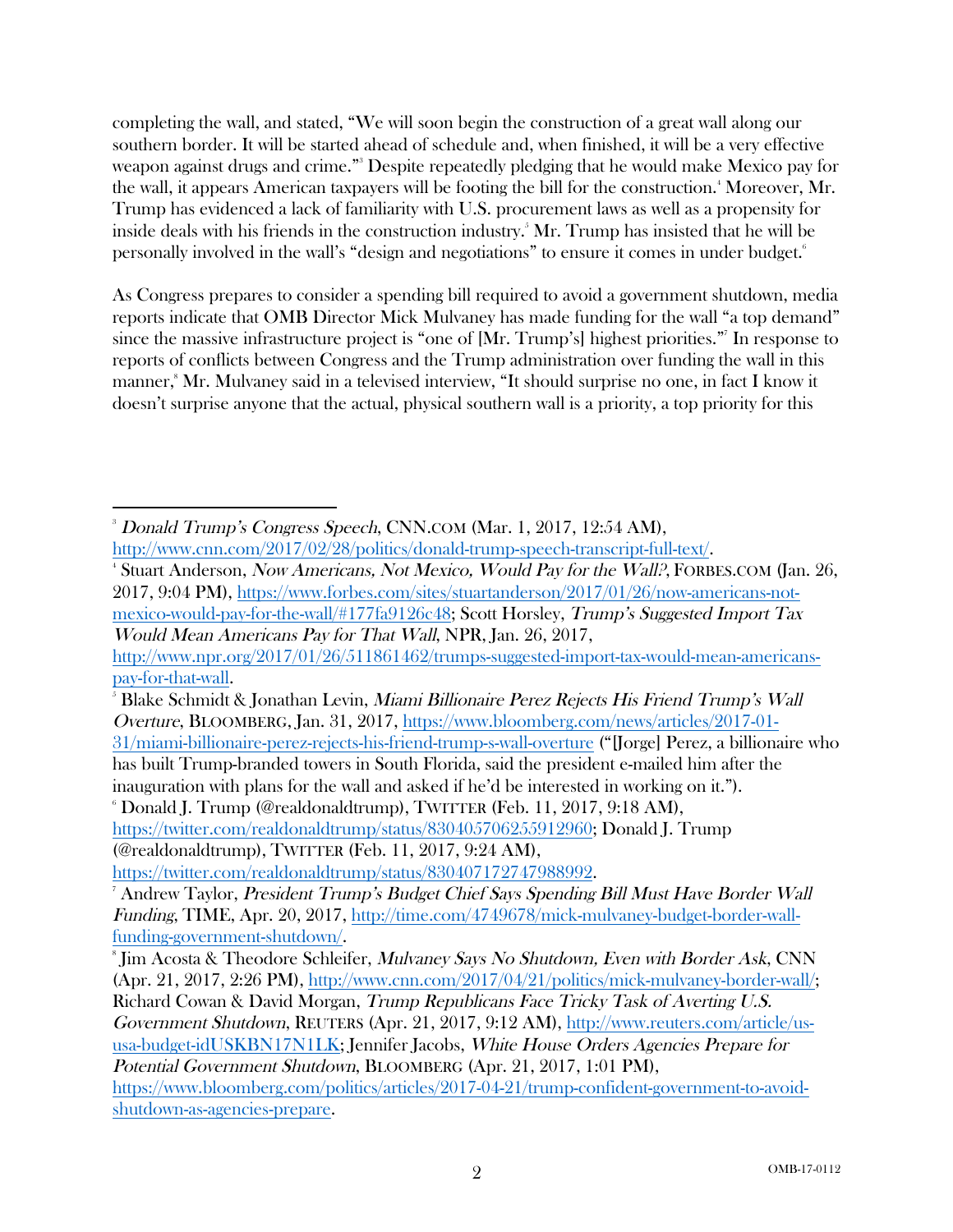president. He ran on it. He won on it. And as every winning candidate always like to say, 'Elections have consequences.""

The administration's threat to shut down the government unless Congress includes funding for a wall is striking considering the uncertainty over the project. In contrast to the White House's assurances that the project will be a physical wall, in recent testimony Homeland Security Secretary John Kelly testified that a contiguous, physical wall was unlikely.<sup>10</sup> In addition, the total cost of the wall is still unknown, though reports range from \$8 billion<sup>11</sup> to \$22 billion<sup>12</sup> to \$70 billion.<sup>13</sup> Nevertheless, as the administration's designated budget official, Mr. Mulvaney is in negotiations with the Hill for significant budget allocations for the wall in this spending bill. As he notes, "[Y]ou cannot expect a president who just won election to give up very easily on his highest priority."<sup>14</sup> In short, the administration appears to be threatening a government shutdown if it does not receive funds to build a wall, notwithstanding the fact that, as of yet, there is no plan or serious budget estimate for the wall, much less a consensus on what form such a "wall" would take or even that it is necessary.

## Requested Records

American Oversight requests that OMB produce the following within twenty business days and seeks expedited review of this request for the reasons identified below:

All communications with Congress, including any member of Congress or congressional staff, regarding the inclusion of border funding or wall funding in any congressional resolutions or bills to extend government funding beyond April 28, 2017. Please include all communications concerning any negotiations related to the inclusion of border funding or wall funding in such resolutions or bills, as well as any consideration offered in exchange for the inclusion of such funding.

The search for responsive records should include individuals and locations where records are likely to exist, including but not limited to: Mick Mulvaney, the Office of the Director, the Office of the Deputy Director, the Office of Legislative Affairs, the General Government Programs (GGP) component of the Resource Management Offices (or any such successor component in a restructured Trump administration OMB), and the

<sup>&</sup>lt;sup>9</sup> OMB Director Says No Surprise Wall Is Top Trump Priority, BLOOMBERG (Apr. 21, 2017, 2:57 PM), https://www.bloomberg.com/politics/videos/2017-04-21/omb-dir-says-no-surprise-wall-is-

trump-priority-video.<br><sup>10</sup> Kal Topan, *Kelly: No Border Wall 'from Sea to Shining Sea'*, CNN (Apr. 5, 2017, 11:56 AM), http://www.cnn.com/2017/04/05/politics/kelly-testimony-senate-homeland-border-security-wall/.<br>
"Jeremy Diamond, *Trump: Border Wall Will Cost \$8 Billion*, CNN (Feb. 9, 2017, 4:27 PM), http://www.cnn.com/2016/02/09/politics/donald-trump-border-wall-cost-8-billion/.<br><sup>12</sup> Ainsley, *supra* note 2.

 $13$  Ron Nixon, *Border Wall Cost 3 Times Estimates, Senate Democrats' Report Says, N.Y. TIMES,* Apr. 18, 2017, https://www.nytimes.com/2017/04/18/us/politics/senate-democrats-border-wall-costtrump.html.<br><sup>14</sup> BLOOMBERG, *supra* note 9.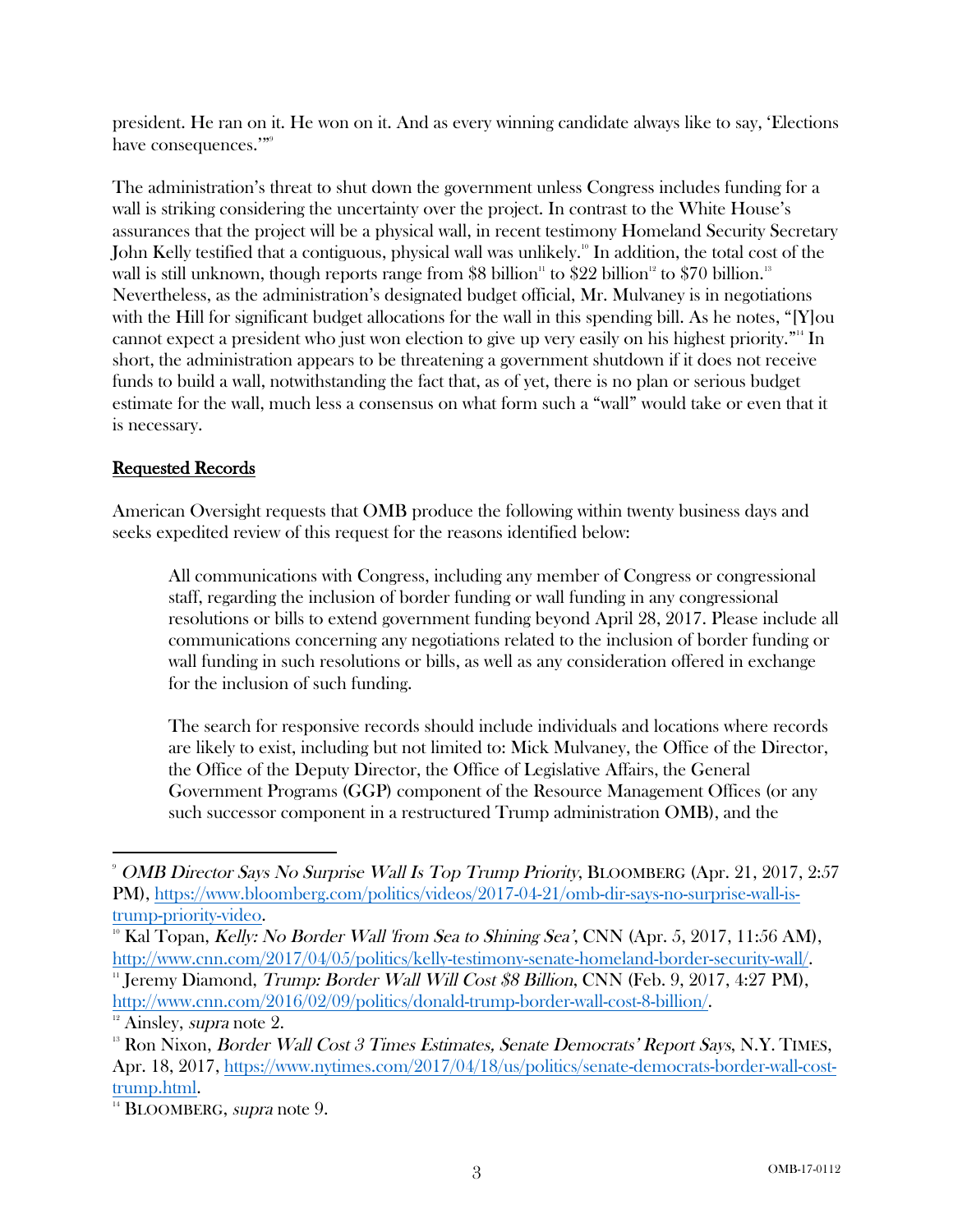Homeland Security Branch of GGP (or any such successor component in a restructured Trump administration OMB), as well as any other office engaged in negotiations or communications over extending government funding beyond April 28, 2017.

Please provide all responsive records from January 20, 2017, to the date the search is conducted.

In addition to the records requested above, American Oversight also requests records describing the processing of this request, including records sufficient to identify search terms used and locations and custodians searched and any tracking sheets used to track the processing of this request. If OMB uses FOIA questionnaires or certifications completed by individual custodians or components to determine whether they possess responsive materials or to describe how they conducted searches, we also request any such records prepared in connection with the processing of this request.

American Oversight seeks all responsive records regardless of format, medium, or physical characteristics. In conducting your search, please understand the terms "record," "document," and "information" in their broadest sense, to include any written, typed, recorded, graphic, printed, or audio material of any kind. We seek records of any kind, including electronic records, audiotapes, videotapes, and photographs, as well as letters, emails, facsimiles, telephone messages, voice mail messages and transcripts, notes, or minutes of any meetings, telephone conversations or discussions. Our request includes any attachments to these records. No category of material should be omitted from search, collection, and production.

Please search all records regarding agency business. You may not exclude searches of files or emails in the personal custody of your officials, such as personal email accounts. Records of official business conducted using unofficial systems or stored outside of official files is subject to the Federal Records Act and  $\rm FOIA$ .<sup>15</sup> It is not adequate to rely on policies and procedures that require officials to move such information to official systems within a certain period of time; American Oversight has a right to records contained in those files even if material has not yet been moved to official systems or if officials have, through negligence or willfulness, failed to meet their obligations.<sup>16</sup>

In addition, please note that in conducting a "reasonable search" as required by law, you must employ the most up-to-date technologies and tools available, in addition to searches by individual

  $15$  See Competitive Enter. Inst. v. Office of Sci. & Tech. Policy, 827 F.3d 145, 149-50 (D.C. Cir. 2016); cf. Judicial Watch, Inc. v. Kerry, 844 F.3d 952, 955–56 (D.C. Cir. 2016).<br><sup>16</sup> See Competitive Enter. Inst. v. Office of Sci. & Tech. Policy, No. 14-cv-765, slip op. at 8 (D.D.C.

Dec. 12, 2016) ("The Government argues that because the agency had a policy requiring [the official] to forward all of his emails from his [personal] account to his business email, the [personal] account only contains duplicate agency records at best. Therefore, the Government claims that any hypothetical deletion of the [personal account] emails would still leave a copy of those records intact in [the official's] work email. However, policies are rarely followed to perfection by anyone. At this stage of the case, the Court cannot assume that each and every work related email in the [personal] account was duplicated in [the official's] work email account." (citations omitted)).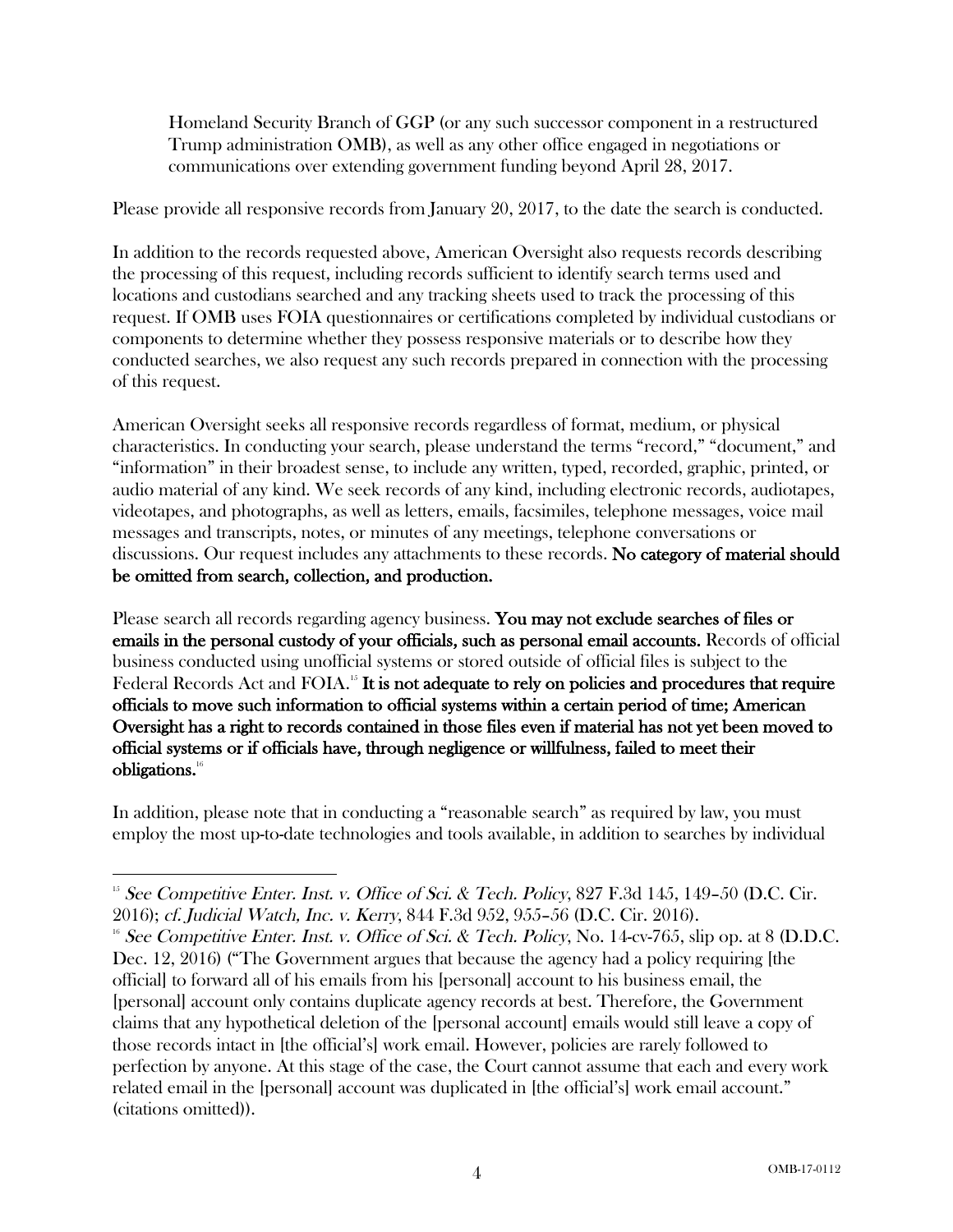custodians likely to have responsive information. Recent technology may have rendered OMB's prior FOIA practices unreasonable. In light of the government-wide requirements to manage information electronically by the end of 2016, it is no longer reasonable to rely exclusively on custodian-driven searches.17 Furthermore, agencies that have adopted the National Archives and Records Agency (NARA) Capstone program, or similar policies, now maintain emails in a form that is reasonably likely to be more complete than individual custodians' files. For example, a custodian may have deleted a responsive email from his or her email program, but OMB's archiving tools would capture that email under Capstone. Accordingly, American Oversight insists that OMB use the most up-to-date technologies to search for responsive information and take steps to ensure that the most complete repositories of information are searched. American Oversight is available to work with you to craft appropriate search terms. **However, custodian** searches are still required; agencies may not have direct access to files stored in .PST files, outside of network drives, in paper format, or in personal email accounts.

Under the FOIA Improvement Act of 2016, agencies must adopt a presumption of disclosure, withholding information "only if . . . disclosure would harm an interest protected by an exemption" or "disclosure is prohibited by law."18 If it is your position that any portion of the requested records is exempt from disclosure, American Oversight requests that you provide an index of those documents as required under Vaughn v. Rosen, 484 F.2d 820 (D.C. Cir. 1973), cert. denied, 415 U.S. 977 (1974). As you are aware, a Vaughn index must describe each document claimed as exempt with sufficient specificity "to permit a reasoned judgment as to whether the material is actually exempt under FOIA."<sup>19</sup> Moreover, the *Vaughn* index "must describe each document or portion thereof withheld, and for each withholding it must discuss the consequences of disclosing the sought-after information."20 Further, "the withholding agency must supply 'a relatively detailed justification, specifically identifying the reasons why a particular exemption is relevant and correlating those claims with the particular part of a withheld document to which they apply.'"<sup>21</sup>

In the event some portions of the requested records are properly exempt from disclosure, please disclose any reasonably segregable non-exempt portions of the requested records. If it is your position that a document contains non-exempt segments, but that those non-exempt segments are so dispersed throughout the document as to make segregation impossible, please state what portion of the document is non-exempt, and how the material is dispersed throughout the document.22 Claims of nonsegregability must be made with the same degree of detail as required

<sup>&</sup>lt;sup>17</sup> Presidential Memorandum—Managing Government Records, 76 Fed. Reg. 75,423 (Nov. 28, 2011), https://obamawhitehouse.archives.gov/the-press-office/2011/11/28/presidentialmemorandum-managing-government-records; Office of Mgmt. & Budget, Exec. Office of the President, Memorandum for the Heads of Executive Departments & Independent Agencies, "Managing Government Records Directive," M-12-18 (Aug. 24, 2012),

https://www.archives.gov/files/records-mgmt/m-12-18.pdf.<br><sup>18</sup> FOIA Improvement Act of 2016 § 2 (Pub. L. No. 114–185).

 $19$  Founding Church of Scientology v. Bell, 603 F.2d 945, 949 (D.C. Cir. 1979).

<sup>&</sup>lt;sup>20</sup> King v. U.S. Dep't of Justice, 830 F.2d 210, 223–24 (D.C. Cir. 1987) (emphasis in original).

<sup>&</sup>lt;sup>21</sup> Id. at 224 (citing Mead Data Central, Inc. v. U.S. Dep't of the Air Force, 566 F.2d 242, 251 (D.C. Cir. 1977)).

 $22$  Mead Data Central, 566 F.2d at 261.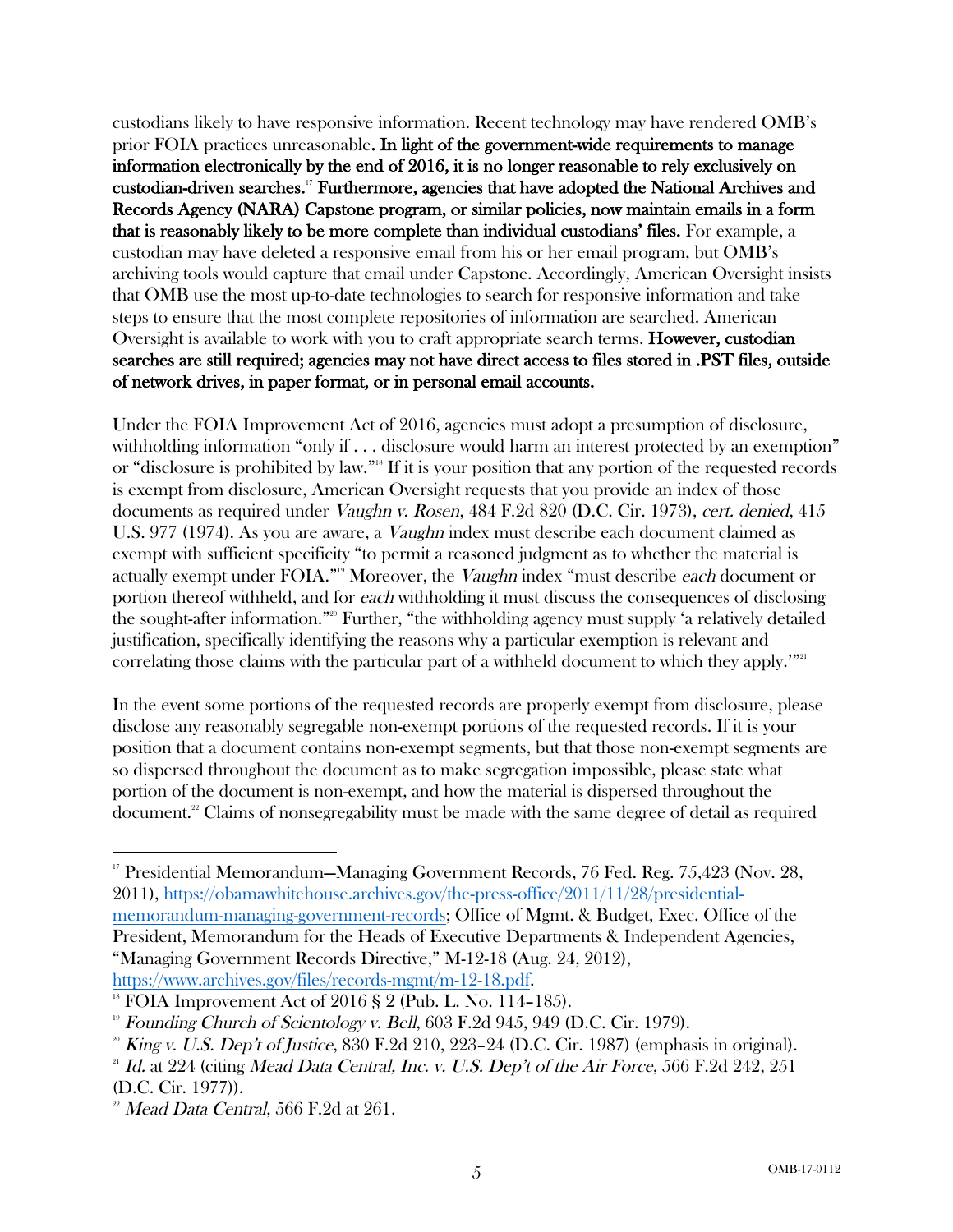for claims of exemptions in a *Vaughn* index. If a request is denied in whole, please state specifically that it is not reasonable to segregate portions of the record for release.

You should institute a preservation hold on information responsive to this request. American Oversight intends to pursue all legal avenues to enforce its right of access under FOIA, including litigation if necessary. Accordingly, OMB is on notice that litigation is reasonably foreseeable.

To ensure that this request is properly construed, that searches are conducted in an adequate but efficient manner, and that extraneous costs are not incurred, American Oversight welcomes an opportunity to discuss its request with you before you undertake your search or incur search or duplication costs. By working together at the outset, American Oversight and OMB can decrease the likelihood of costly and time-consuming litigation in the future.

Where possible, please provide responsive material in electronic format by email or in PDF or TIF format on a USB drive. Please send any responsive material being sent by mail to American Oversight, 1030  $15^{\circ}$  Street NW, Suite B255, Washington, DC 20005. If it will accelerate release of responsive records to American Oversight, please also provide responsive material on rolling basis.

#### Fee Waiver Request

In accordance with 5 U.S.C. §  $552(a)(4)(A)(iii)$  and 5 C.F.R. § 1303.70, American Oversight requests a waiver of fees associated with processing this request for records. The subject of this request concerns the operations of the federal government, and the disclosures will likely contribute to a better understanding of relevant government procedures by the general public in a significant way.<sup>23</sup> Moreover, the request is primarily and fundamentally for non-commercial purposes.<sup>24</sup>

American Oversight requests a waiver of fees because disclosure of the requested information is in the public interest because it is likely to contribute significantly to public understanding of government operations. <sup>25</sup> The requested records will help American Oversight and the general public understand the progress of this mammoth government project. A massive infrastructure project and negotiations with Congress regarding appropriations to undertake such a project are clear government activities. Considering Mr. Trump has promised that Mexico would pay for the wall<sup>26</sup> and with nothing less than the continuing operations of the federal government on the line,<sup>27</sup> the requested records would inform the public as to the status of the wall project and the spending priorities of the administration.

  $23$  5 C.F.R. § 1303.70.

 $^{24}$  Id.

 $^{25}$   $Id.$ 

 $^{26}$  Manu Raju et al., *Trump Asking Congress, Not Mexico, to Pay for Border Wall*, CNN.COM (Jan. 6, 2017, 2:11 PM), http://www.cnn.com/2017/01/05/politics/border-wall-house-republicansdonald-trump-taxpayers/.

 $2^{\nu}$  Deirdre Walsh & Ted Barrett, *Government Shutdown: What We Know So Far*, CNN (Apr. 20, 2017, 6:07 AM), http://www.cnn.com/2017/04/20/politics/government-shutdown-latest/.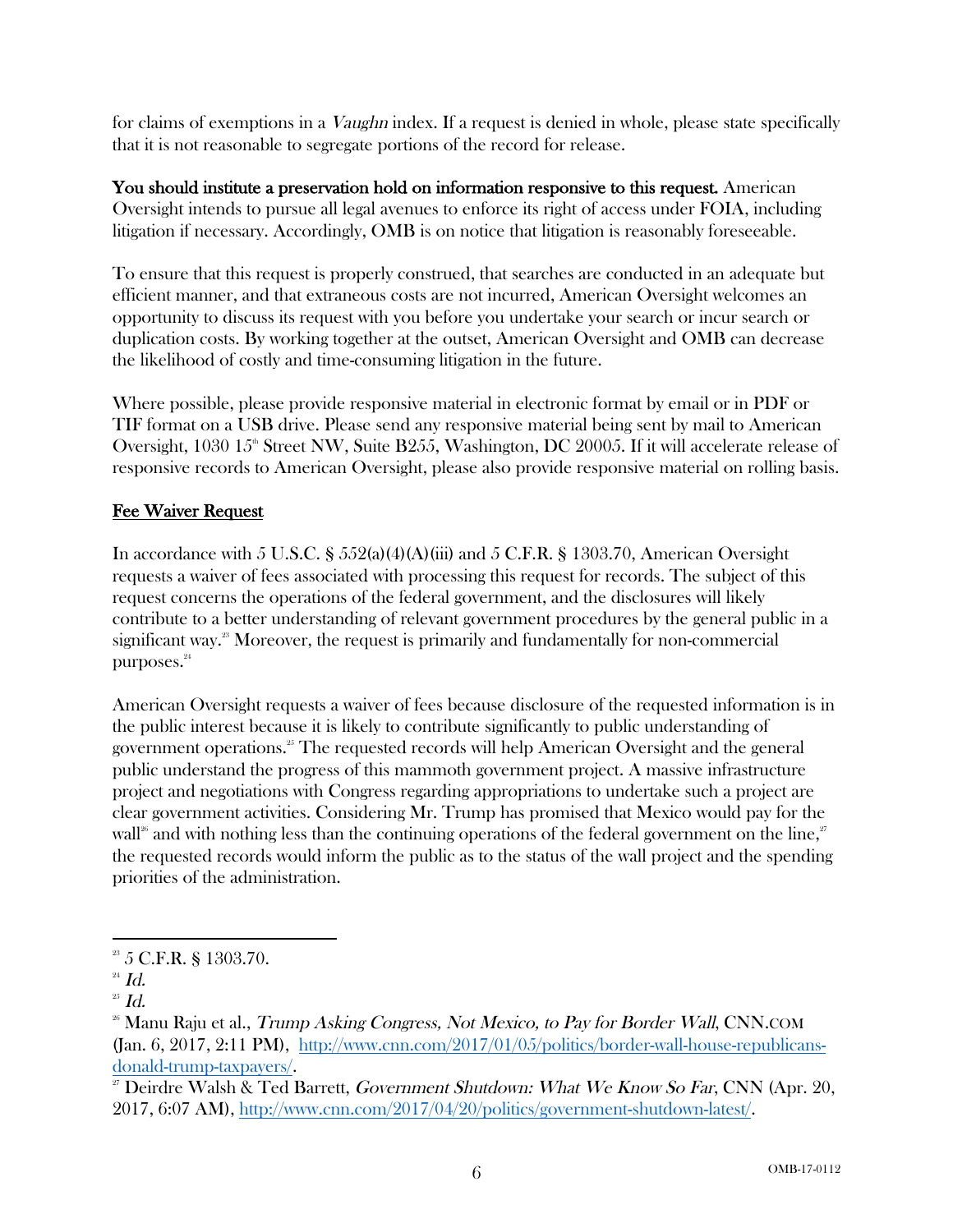This request is primarily and fundamentally for non-commercial purposes.<sup>28</sup> As a  $501(c)(3)$ nonprofit, American Oversight does not have a commercial purpose and the release of the information requested is not in American Oversight's financial interest. American Oversight's mission is to promote transparency in government, to educate the public about government activities, and to ensure the accountability of government officials. American Oversight will use the information gathered, and its analysis of it, to educate the public through reports, press releases, or other media. American Oversight will also make materials it gathers available on our public website and promote their availability on social media platforms, such as Facebook and Twitter.<sup>29</sup> This particular FOIA request is part of a public project conducted by American Oversight called "Audit the Wall," where the organization is gathering and analyzing information and commenting on public releases of information related to the administration's proposed construction of a barrier along the U.S.-Mexico border.<sup>30</sup>

Accordingly, American Oversight qualifies for a fee waiver.

### Application for Expedited Processing

Pursuant to 5 U.S.C.  $\S 552(a)(6)(E)(1)$  and 5 C.F.R.  $\S 1303.10(d)(1)(ii)$ , (iv), American Oversight requests that OMB expedite the processing of this request.

I certify to be true and correct to the best of my knowledge and belief that there is an urgency to inform the public about the actual or alleged federal government activity that is the subject of this request. Funding for the federal government expires this Friday, April 28, and the wall is a significant factor in whether there is a new appropriations bill and how much is allocated for the border.<sup>31</sup> Mr. Mulvaney has acknowledged that there are still many open questions with regard to the wall—including funding, total cost, and what the "wall" will actually be. In a March press briefing, Mr. Mulvaney was asked if the \$1.5 billion requested for the wall in this budget was a "first step," to which Mr. Mulvaney responded:

> Yeah, it's all that we think that we can spend this year. We haven't settled on a -- and the next question is going to be, how many miles of wall does that build, right? And we don't know the answer to that question because we haven't settled on construction types. We haven't settled on where we're going to start. I think the funding provides for a couple of different pilot cases. I don't know what else to describe them -- as different kinds of barriers in different kinds of places, as we try and find the most cost-efficient, the safest, and also

<sup>&</sup>lt;sup>28</sup> 5 C.F.R. § 1303.70.

 $29$  American Oversight currently has over 10,700 page likes on Facebook, and over 27,700 followers on Twitter. American Oversight, FACEBOOK, https://www.facebook.com/weareoversight/ (last visited Apr. 25, 2017); American Oversight (@weareoversight), TWITTER (last visited Apr. 25, 2017).

<sup>&</sup>lt;sup>30</sup> Audit the Wall, AMERICAN OVERSIGHT, <u>www.auditthewall.org</u>.<br><sup>31</sup> Acosta & Schleifer, *supra* note 8; Cowan & Morgan; *supra* note 8; Jacobs, *supra* note 8; Taylor, supra note 7.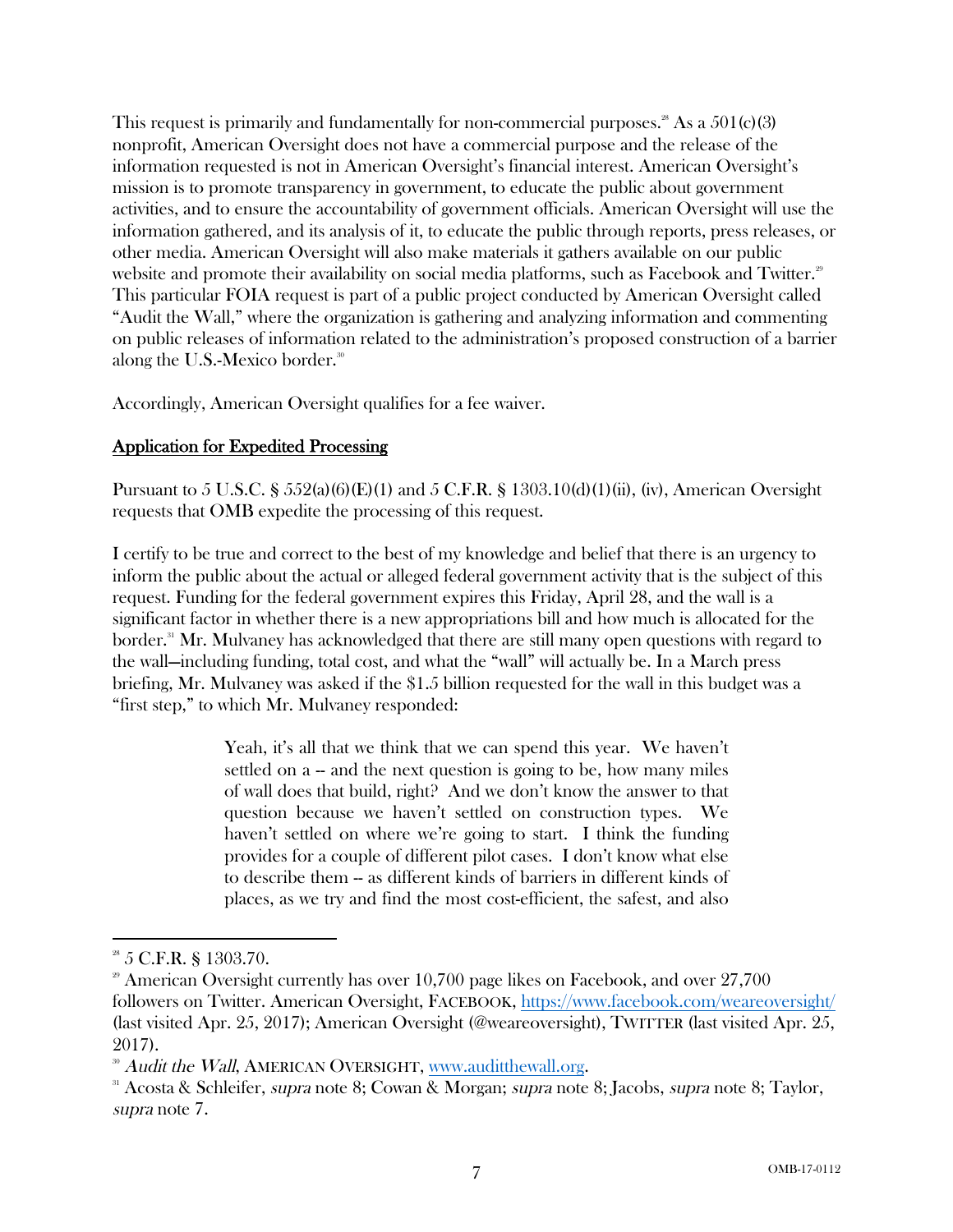the most effective border protections. They may be different in different areas.

So the \$1.5 billion allows us to start that program. We come along with additional funding  $-$  \$2.6 [billion] in 2018  $-$  and obviously when we get to that fuller budget -- the "fuller budget," that's not a very good word -- when we get to the full budget in May, you'll also start seeing some projections out in throughout the  $10$ -year window.<sup>32</sup>

By Mr. Mulvaney's statement, the administration is presently assessing the total cost of the wall with reports due out in the coming weeks. With decisions imminent, there is an urgent need to know what the administration's budget office is telling Congress about the size and scope of the wall, and what promises are being made as to the costs.

Moreover, I certify that American Oversight is primarily engaged in disseminating information to the public. American Oversight's mission is to promote transparency in government, to educate the public about government activities, and to ensure the accountability of government officials. Similar to other organizations that have been found to satisfy the criteria necessary to qualify for expedition,<sup>33</sup> American Oversight "'gathers information of potential interest to a segment of the public, uses its editorial skills to turn the raw material into a distinct work, and distributes that work to an audience."<sup>34</sup> American Oversight will use the information gathered, and its analysis of it, to educate the public through reports, press releases, and other media. American Oversight will also make materials it gathers available on its website and promote their availability on social media platforms, such as Facebook and Twitter.<sup>35</sup> For example, this FOIA request is part of American Oversight's "Audit the Wall" effort, a demonstrable campaign dedicated to the public disclosure of documents and creation of editorial content.<sup>36</sup>

I further certify to be true and correct to the best of my knowledge and belief that there is widespread and exceptional media interest and there exist possible questions about the government's integrity, which affect public confidence. News stories about the wall and its role in the budget fight are published regularly. <sup>37</sup> Despite not having secured funding, the Department of

<sup>&</sup>lt;sup>32</sup> Press Briefing by OMB Director Mick Mulvaney Previewing the President's FY18 Budget, THE WHITE HOUSE, Mar. 15, 2017, https://www.whitehouse.gov/the-press-office/2017/03/16/pressbriefing-omb-director-mick-mulvaney-previewing-presidents-fy18.<br><sup>33</sup> See ACLU v. U.S. Dep't of Justice, 321 F. Supp. 2d 24, 30–31 (D.D.C. 2004); EPIC v. Dep't of

Defense, 241 F. Supp. 2d 5, 15 (D.D.C. 2003).

 $^{34}$  ACLU, 321 F. Supp. 2d at 29 n.5 (quoting EPIC, 241 F. Supp. 2d at 11).

 $35$  See supra note 28.

 $36$  See supra note 29.

<sup>&</sup>lt;sup>37</sup> See, e.g., Acosta & Schleifer, supra note 8; Editorial Board, Up Against the Wall, N.Y. TIMES, Apr. 8, 2017, https://www.nytimes.com/2017/04/08/opinion/up-against-the-wall.html; Fox & Friends, Bids to Build President Trump's Border Wall Due Today, FOXNEWS INSIDER (Apr. 4, 2017, 7:59 AM), http://insider.foxnews.com/2017/04/04/mexico-border-wall-bids-due-todaypresident-trump-illegal-immigration-policy; T. Christian Miller, Trump's Wall: How Much Money Does the Government Have for It Now?, PROPUBLICA (Apr. 13, 2017, 1:34 PM),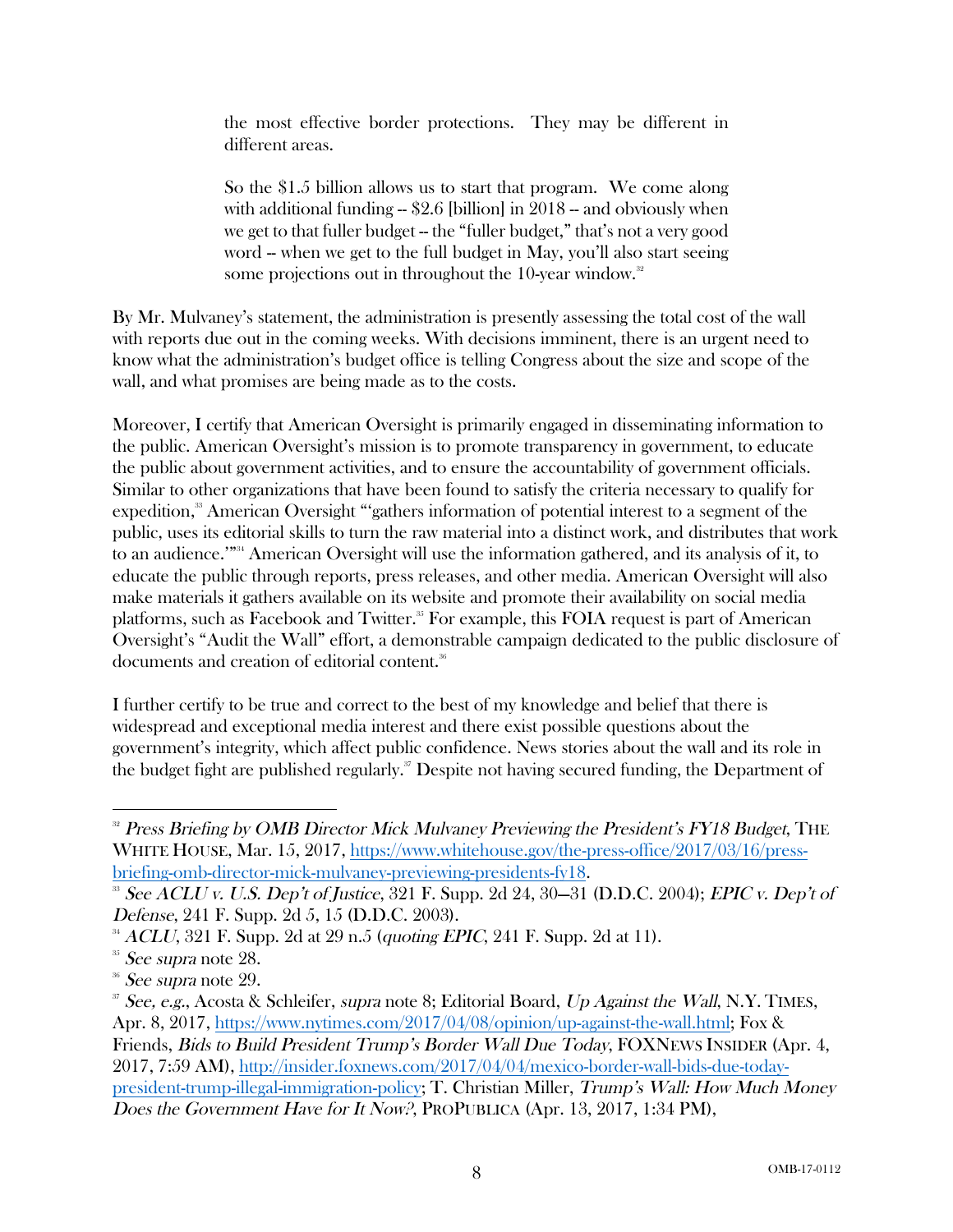Homeland Security has already issued multiple requests for proposals related to the wall. <sup>38</sup> The administration has been described as moving with "extreme haste" on the procurement process.<sup>39</sup> U.S. Customs and Border Protection has said that winning contractors selected to build wall prototypes will be selected by June 1.<sup>40</sup> Secretary of Homeland Security John F. Kelly has previously committed to completing the wall by  $2019<sup>41</sup>$  A multi-billion-dollar construction project directed and financed by the federal government using tax dollars on an accelerated timeline is a quintessential example of "[a] matter of widespread and exceptional media interest in which there exist possible questions about the government's integrity that affect public confidence."<sup>42</sup>

https://www.propublica.org/article/trumps-wall-how-much-money-does-the-government-have-for-itnow; Phillip Molnar & Lyndsay Winkley, Trump's Border Wall Will Get Its Start in San Diego County, L.A. TIMES, Apr. 10, 2017, http://www.latimes.com/local/lanow/la-me-san-diego-borderwall-20170410-story.html; Nixon, supra note 13; Nicki Rossoll, Despite Trump Campaign Promise, Tillerson Had 'No Conversation' with Mexico Paying for Border Wall, ABC NEWS (Apr. 9, 2017, 9:01 AM), http://abcnews.go.com/Politics/trump-campaign-promise-tillersonconversation-mexico-paying-border/story?id=46685291; Taylor, supra note 7; Alex Veiga, Who Would Gain from Trump's Border Wall?, DETROIT NEWS, Apr. 1, 2017,

http://www.detroitnews.com/story/news/nation/2017/04/01/border-wall-trump/99907624/.

FED. BUS. OPPORTUNITIES, Solicitation No. 2017-JC-RT-0001,

https://www.fbo.gov/index?id=f61a85538f383ec3ed9cac3c9e21d6f1 (last visited Apr. 21, 2017); FED. BUS. OPPORTUNITIES, Solicitation No. HSBP1017R0022,

https://www.fbo.gov/index?s=opportunity&mode=form&id=6d883f07a72d10347a0304089f00f1eb &tab=core&\_cview=1 (last visited Apr. 21, 2017); FED. BUS. OPPORTUNITIES, Solicitation No. HSBP1017R0023,

https://www.fbo.gov/index?s=opportunity&mode=form&id=5eb4c7553ad9aeb62ad3ecf7f216ef3c& tab=core&\_cview=1 (last visited Apr. 21, 2017); see, e.g., Dan Frosch, Bidding Process for U.S. Border-Wall Construction Begins, WALL ST. J., Mar. 18, 2017,

https://www.wsj.com/articles/bidding-process-for-u-s-border-wall-construction-begins-1489869241; Margaret Hartmann, *Trump's 'Big, Beautiful' Border Wall Threatened by Political Reality*, NEW YORK (Mar. 10, 2017, 4:34 AM), http://nymag.com/daily/intelligencer/2017/03/trumps-borderwall-threatened-by-political-reality.html.

<sup>39</sup> Kriston Capps, *Almost 200 Firms Have Bid to Build Trump's Border Wall*, GOV'T EXEC., Feb. 28, 2017, http://www.govexec.com/contracting/2017/02/almost-200-firms-have-bid-build-trumpsborder-wall/135754/ ("The extreme haste of the government's procurement process is matched only by the breakneck speed with which the government plans to build the wall.").

<sup>40</sup> Elliot Spagat, *Border Wall Contractors Brace for Hostile Environment*, ASSOCIATED PRESS, Apr. 4, 2017, https://apnews.com/0ebfb4522e734425b5e1ff60998da158/Border-wall-contractors-

brace-for-hostile-environment.<br>
<sup>41</sup> Madeline Conway, *Kelly: I Hope Border Wall Will Be 'Done Within the Next Two Years,'* POLITICO (Feb. 2, 2017, 12:16 PM), http://www.politico.com/story/2017/02/john-kelly-border-wallfox-interview-234543; Adam K. Raymond, DHS Head John Kelly Says He Only Needs Two Years to Build That Wall, NEW YORK (Feb. 2, 2017, 4:55 PM),

http://nymag.com/daily/intelligencer/2017/02/john-kelly-says-he-only-needs-two-years-to-build-that- $\frac{\text{wall.html}}{42}$ .<br> $\frac{42}{5}$  C.F.R. § 1303.10(d)(1)(iv).